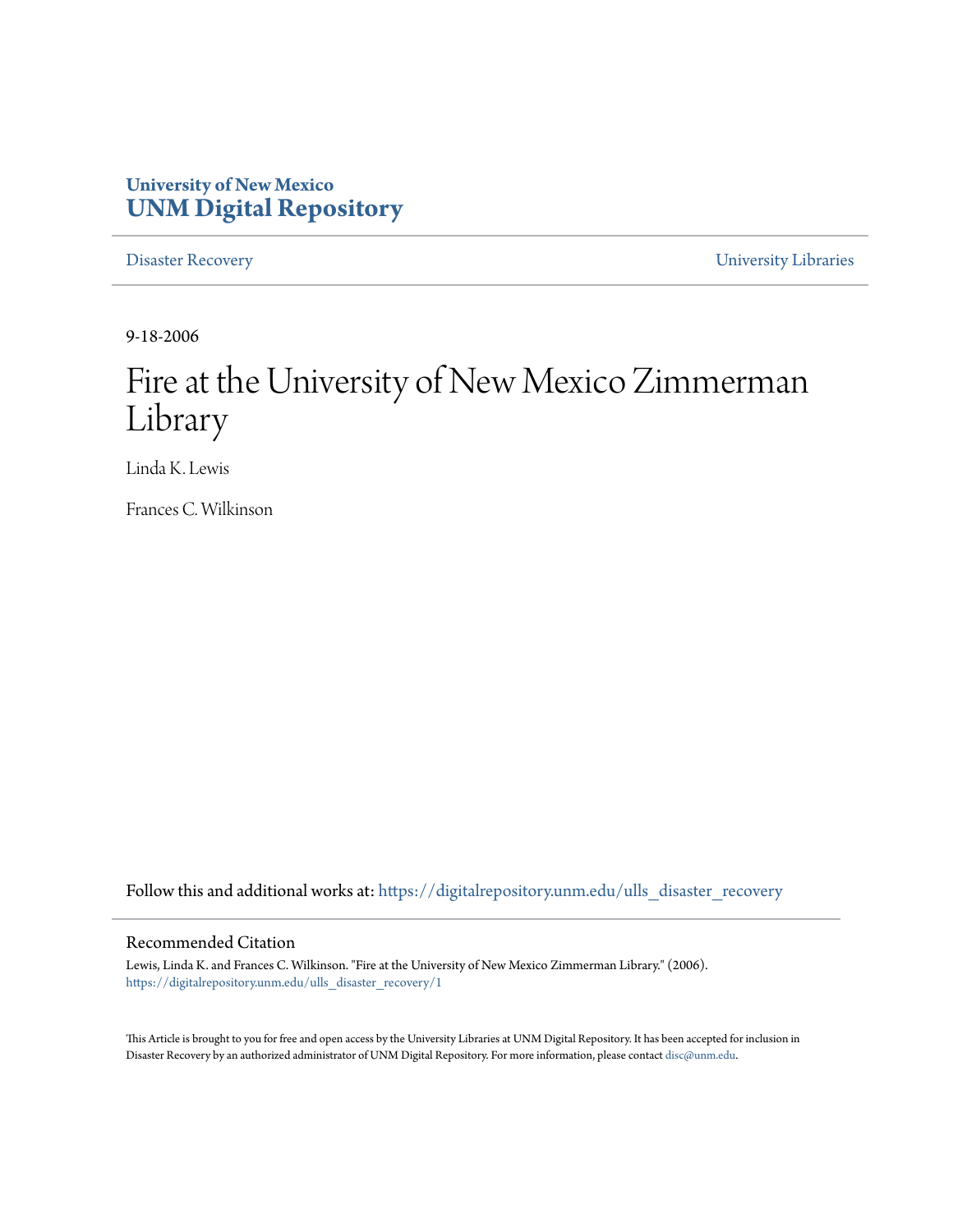### FIRE AT THE UNIVERSITY OF NEW MEXICO LIBRARY

#### Linda K. Lewis and Frances C. Wilkinson

Just before 11 p.m. on Sunday, April 30, 2006 UNM's Zimmerman Library was on fire. Library staff quickly evacuated the students preparing for finals. The fire department arrived and put out the fire which was confined to the basement periodicals area. The cause of the fire is still officially under investigation. Thankfully, no one was hurt, and the damage was limited to the periodicals area; our books, special collections, and archives were not damaged.

The Library's Emergency Preparedness and Disaster Plan guided our emergency response. Managers used the Plan's phone tree to inform Zimmerman employees where to report. The DRAT (Disaster Response Assistance Team) met Monday morning at 8 in our Centennial Science and Engineering Library to deal with the crisis. Our first priority was to re-establish services to our customers. We set-up minimal reference and information services in the Student Union Building and arranged for extended hours at the Union for students to study. We also extended hours at two of our branch library locations and relocated interlibrary loan and reserve services. We staffed information tables near both entrances to Zimmerman. In addition, we created a webpage with information about the fire and our recovery, including a FAQ sheet. As soon as we regained partial access to Zimmerman Library, we developed a paging system to retrieve books. Our staff was relocated to our other campus libraries. To stay in communication with each other, we borrowed cell phones for those who needed them. We also borrowed laptop computers from various campus and state organizations for our displaced staff.

Our electronic resources remained available because our LIBROS server was located at our campus computing service. Due to our substantial collection of electronic journals and our expedited interlibrary loan service, students were able to complete their end of semester assignments.

While the fire had been confined to part of the basement, it was very intense. Some materials were burned completely; there was some water damage, and the smell of smoke and soot spread through the building. The odor of smoke could be detected outside the building for days. The burned materials were taken out through a basement skylight. After the ashes were removed, the entire building, excluding the burned-out basement every shelf, every book, every wall—was cleaned.

All the surviving journals and microforms in the basement were packed in 18-wheel trucks and taken to an out-of-state disaster recovery company for cleaning. We estimate that we lost at least 30,000 volumes of journals in American history, Latin American studies, ethnic studies, Southwestern studies, anthropology, social sciences and humanities.

We reopened part of the Zimmerman first floor on June 25, providing reference and circulation services, access to the Center for Southwest Research, and study space in our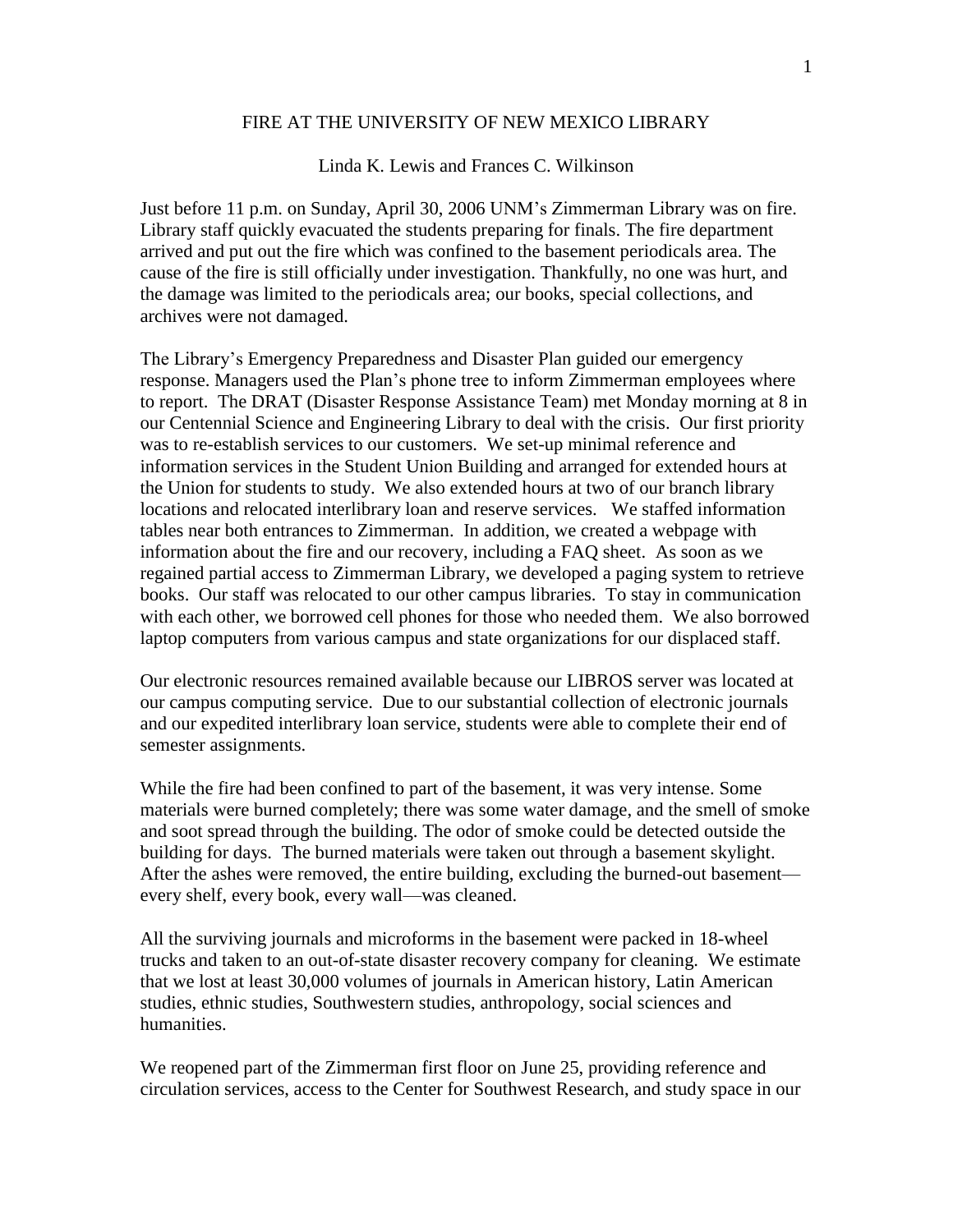historic West Wing. Starbucks, located in our lobby, also reopened. Our paging service continued until July 17 when our second and third floors reopened to the public.

Our reference area located on the first floor directly above the basement fire sustained significant smoke damage and will require renovation. We are taking this opportunity to remodel the area to provide additional public space. We will merge our general reference and our government information reference services, provide more computers, offer more collaborative study space to our customers, and install a fire suppression system. Completion of the project is expected in late November.

Reconstruction of the extensively damaged basement will take considerably longer. Lighting and smoke detectors were melted, the flooring and walls were destroyed, and even the shelving warped and collapsed. The basement has now been cleared completely down to the cement. It will be totally rebuilt. The estimated date for reopening the basement is late spring to summer 2007.

We continuously update our web page with information about the fire, see [http://elibrary.unm.edu/ziminfo.php.](http://elibrary.unm.edu/ziminfo.php) We have also posted a preliminary list of the lost titles on that website. We will work closely with the campus to identify materials that are priorities for immediate replacement. We are tracking offers of donations, but we have very limited storage stage and are therefore unable to accept physical donations yet unless the circumstances are exceptional.

While we hope that other New Mexico libraries will never have to go through a disaster; however, some of you may. We have learned some lessons that might help others if they face disasters:

- Have a disaster plan. All managers must have copies at home and at work. If you have an intranet, put a copy there.
- Know who to call in your organization's administration, your library staff, your police and fire departments, your physical maintenance people and your insurance companies.
- Have someone able to deal with the media.
- Use technology to keep in touch: cell phones, email, instant messaging.
- Communicate continuously, with everyone. Have staff meetings in addition to email. Meetings are especially crucial when people are scattered and working in different locations.
- Know that some decisions will have to be made incredibly quickly. Do the best you can, and keep moving forward.
- Know that some things will seem to take forever. While some things do take a long time, such as investigations of what caused the disaster, others just seem to take longer because it is a crisis situation.
- Accept the emotional aftershocks. Some people will go through many of the seven stages of grief (shock, denial, bargaining, guilt, anger, depression, acceptance). Others may have some post-traumatic stress reactions. Respect that, and do not dismiss it. Some people will be helped by informational meetings. We used pizza and ice cream parties as an opportunity for staff scattered in several